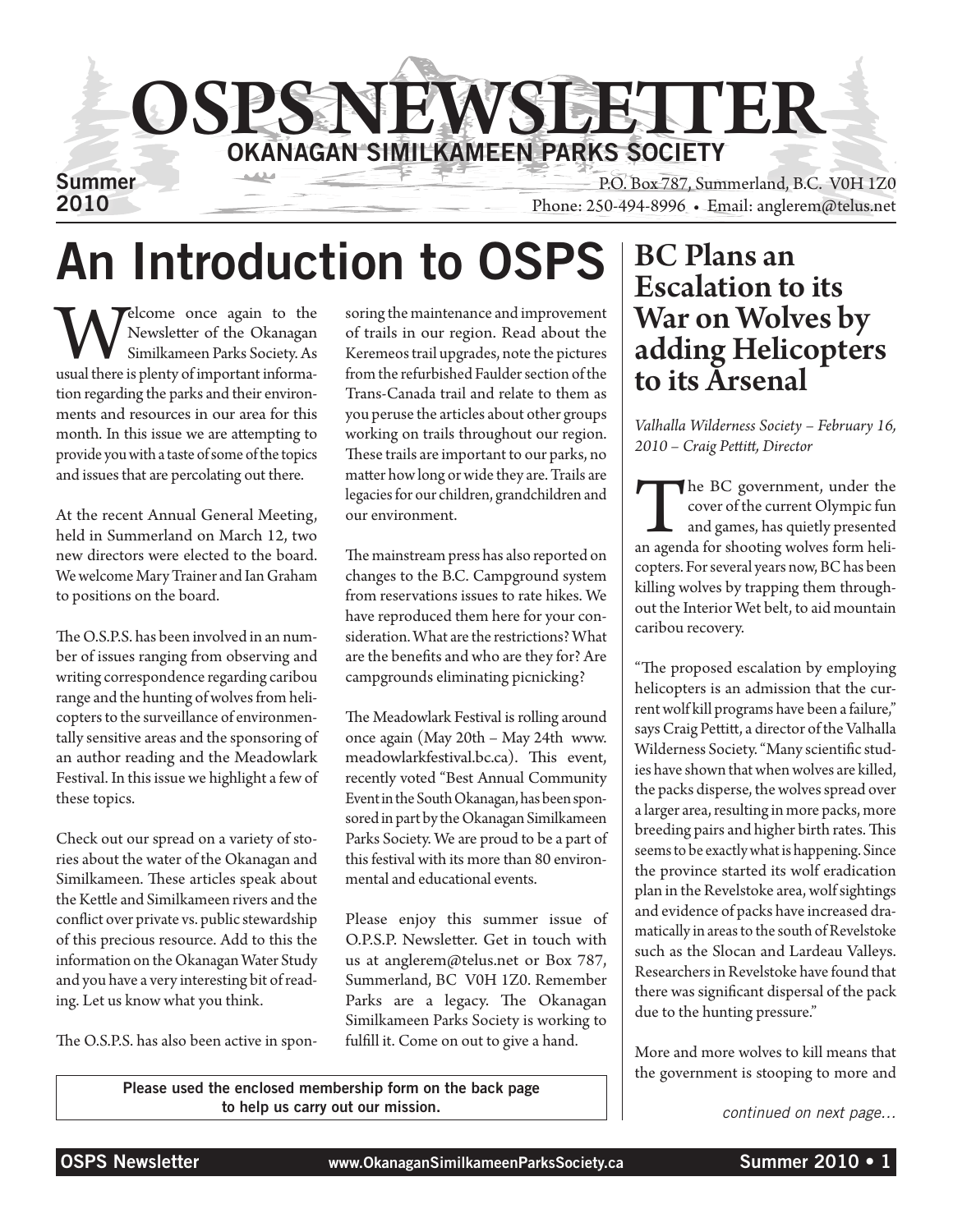#### *…continued from front page*

more inhumane methods of slaughter. "The wolves are subjected to terror, exhaustion from running, and finally they are shot. Shooting from a helicopter cannot be very accurate, so there will be suffering from all kinds of wounds," says Pettitt.

The BC government has long refused to require any substantial modification of human activities to save the mountain caribou. Logging is the chief reason why the caribou are disappearing, yet in the new caribou recovery plan, the government protected only 0.66% of the Timber Harvesting Land Base, and even that can be logged under certain conditions.

Displacement by snowmobiles and helicopters used for heli-skiing plays a secondary role, driving the caribou from critical winter feeding grounds. "The recently announced snowmobile closure zones are too few and too small," says Pettitt. "Wolves have no access to mountain caribou in winter unless snowmobiles pack down the snow. The government could create substantial protection from wolves overnight by closing key areas that are heavily used by snowmobiles. Instead it prefers to slaughter the wolves."

#### Letter to Hon Barry Penner, Minister of Environment April 15, 2010 Re: Mountain Caribou Survival

Our Society with many others is<br>concerned about the plight of<br>BC's Mountain Caribou. concerned about the plight of BC's Mountain Caribou.

First and foremost, without habitat the caribou cannot survive. Clear cut logging is not only a great disturbance but also cuts off a crucial part of caribou food supply. Therefore it must not be permitted in critical areas.

The simplistic reaction that killing wolves will somehow save the caribou is unrealistic. Wolves are predators and under normal circumstances would help to keep the herds healthy. Some wolf kill may be needed to relieve pressure on the present caribou population, but predators are an important part of the ecology... sees reintroduction of wolves into Yellowstone Park.

We in no way support shooting from helicopters. Such behaviour is hard on all wildlife and is indiscriminate in its targets.

Mining, snowmobile and heli-skiing activities have access to a considerable area in all. Again, these disturbances lead to more stress on an already threatened species.

Hunting Bag limits in BC seem to be more based on "business" than on due care regarding each species. Bag limits should always reflect specific care and need for control.

The caribou scientist team has done a good deal of investigative work. More attention and weight to their findings would be helpful.

In closing, may I repeat that unless there is a safe and sufficient habitat, there is little hope for a valuable BC species.

We encourage everyone to let the Minister of the Environment know how you feel about this issue.

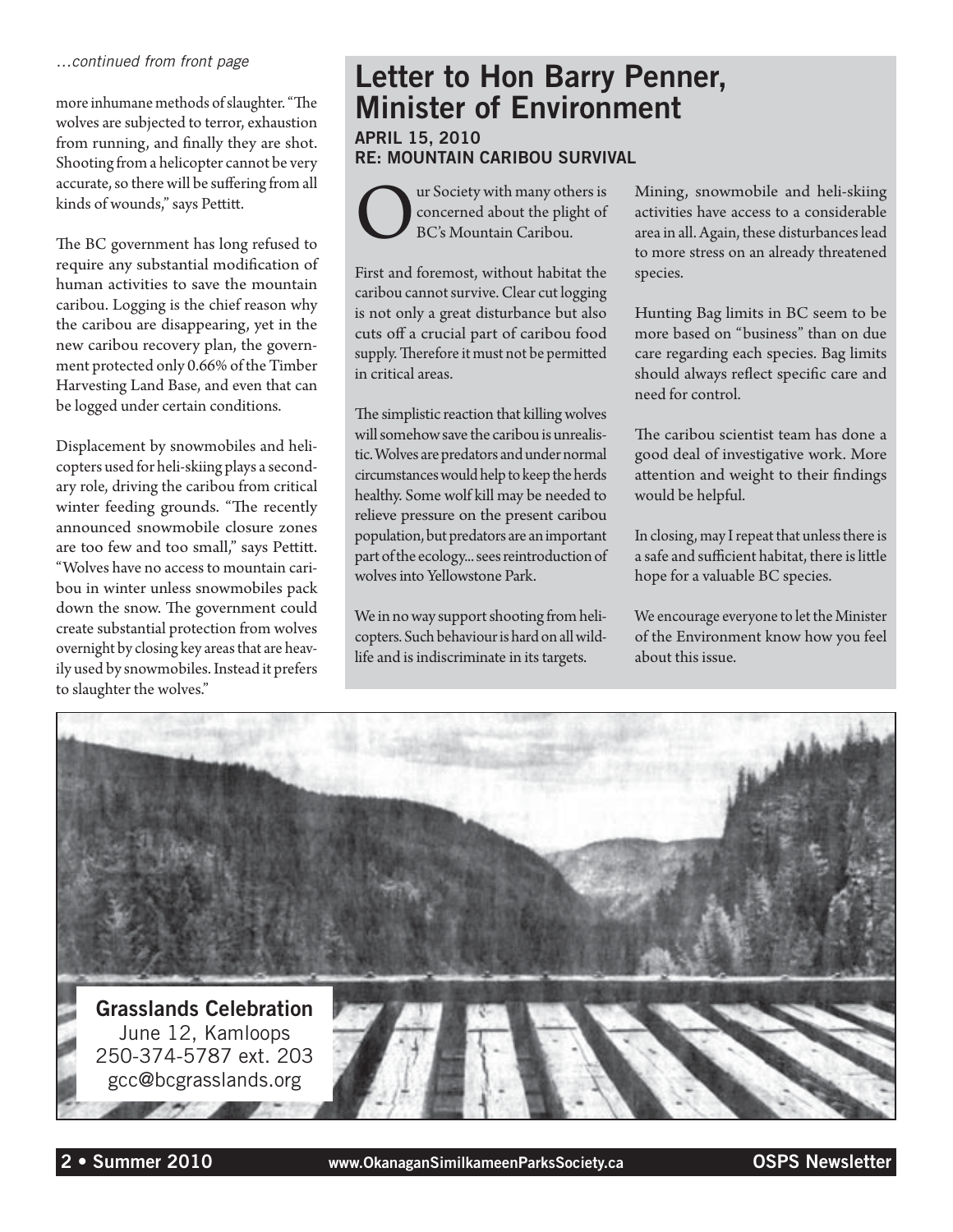# Annual General Meeting Minutes – March 12, 2010

#### Held at 7:00pm in the Centre Stage Theatre, Rosedale Avenue, Summerland, BC

arold King, Society Chairperson<br>opened the meeting by intro-<br>ducing the Directors who were opened the meeting by introducing the Directors who were present. He then introduced the wives of those Directors saying they also played an important part in the Society.

MINUTES: M/S Dave McMullen/Helen Poncelet that the minutes of the 44th AGM be adopted as circulated. CARRIED

TREASURER'S REPORT: Treasurer Bert White spoke to the reports that had been handed out and asked for any questions regarding the two financial statements which were to be adopted. M/S Bill Johnston/Mariln Hansen that the financial reports be accepted as distributed. CARRIED

MEMBERSHIP REPORT: Secretary Sheila White reported 129 members. She asked those attending the meeting to encourage new members. OSPS newsletters reach a larger audience than membership going to the Libraries, a number of politicians here and in Victoria, and to a number of the other

environmental groups. As well we are on the web.

ELECTIONS: Conducted by Bert White. The elections were for two years. Continuing Directors are Anne Davidson, Harold King, Bill Johnston, Mike Meheriuk and Bert White.

Standing for election: John Bremmer, Don Guild, Ian Graham, Clive Johnson, Mary Trainer, and Sheila White.

After calling for other nominations three time, those standing for election were declared elected unanimously.

OTHER BUSINESS: Director Clive Johnson spoke of the need to protect special small areas. He had maps to show people and explain the situation for two such areas that could be seen and discussed after the AGM and the special presentation.

ANNUAL GENERAL MEETING: Motion to adjourn. Moved by Irene Meheriuk at 7:45pm.

FEATURE PRESENTATION: "New Life in Okanagan Park". Introduction: presenter Harold Baumbrough by Sheila White. Harold Baumbrough, "naturalist extraordinaire" has been keeping watch and photographing a square kilometer of Okanagan Park since the devastating fire there in 2003. Harold was for many years a biology teacher at the Penticton High School. He has continued his love and interest in nature and has become extremely knowledgeable about the infinite variety of plants and flowers – some very surprising which appear after such a catastrophe. His slides were beautiful and often amazing. His knowledge of the many, many species to be seen seemed limitless. Both his pictures and his explanatory talk were greatly appreciated by those present.

AFTER THE PRESENTATION: Discussion and Refreshments took place in the Foyer for some time after the meeting, Memberships were available as well as the various brochures, newsletters, etc.

# Resource Remake for B.C.

*By Tom Fletcher – Legislative Reporter – Summerland Review – March 11, 2010*

Finance Minister Colin Hansen's<br>
PowerPoint presentation for last<br>
week's provincial budget included<br>
a slide showing "refocused" spending on PowerPoint presentation for last week's provincial budget included resource ministry services.

These "dirt ministries," as they are known around the B.C. legislature, are taking a \$320 million cut in operating spending over the next three years, while spending continues to climb almost as fast as usual in "people ministries," notably Health Services and Education.

The Forests and Range ministry takes about half of that, with smaller cuts at Agriculture, Community and Rural Development; Energy, Mines and Petroleum Resources and Transportation and Infrastructure.

The Ministry of Environment isn't mentioned in the slide show, presumably because it's about keeping the people above the dirt. But one of Hansen's many budget charts shows spending that is set to decline by three per cent after this year and stay at that level until at least 2013. The reduction at environment is proportionally bigger than the other ministries, except forests, where the cut is twice as deep at six per cent.

With forest harvesting down by half from historical levels, it is natural there will be reduced ministry inspections and permits. But the question was soon asked, when do the cuts start to impair the government's ability to protect the 90 per cent of B.C. that is Crown land?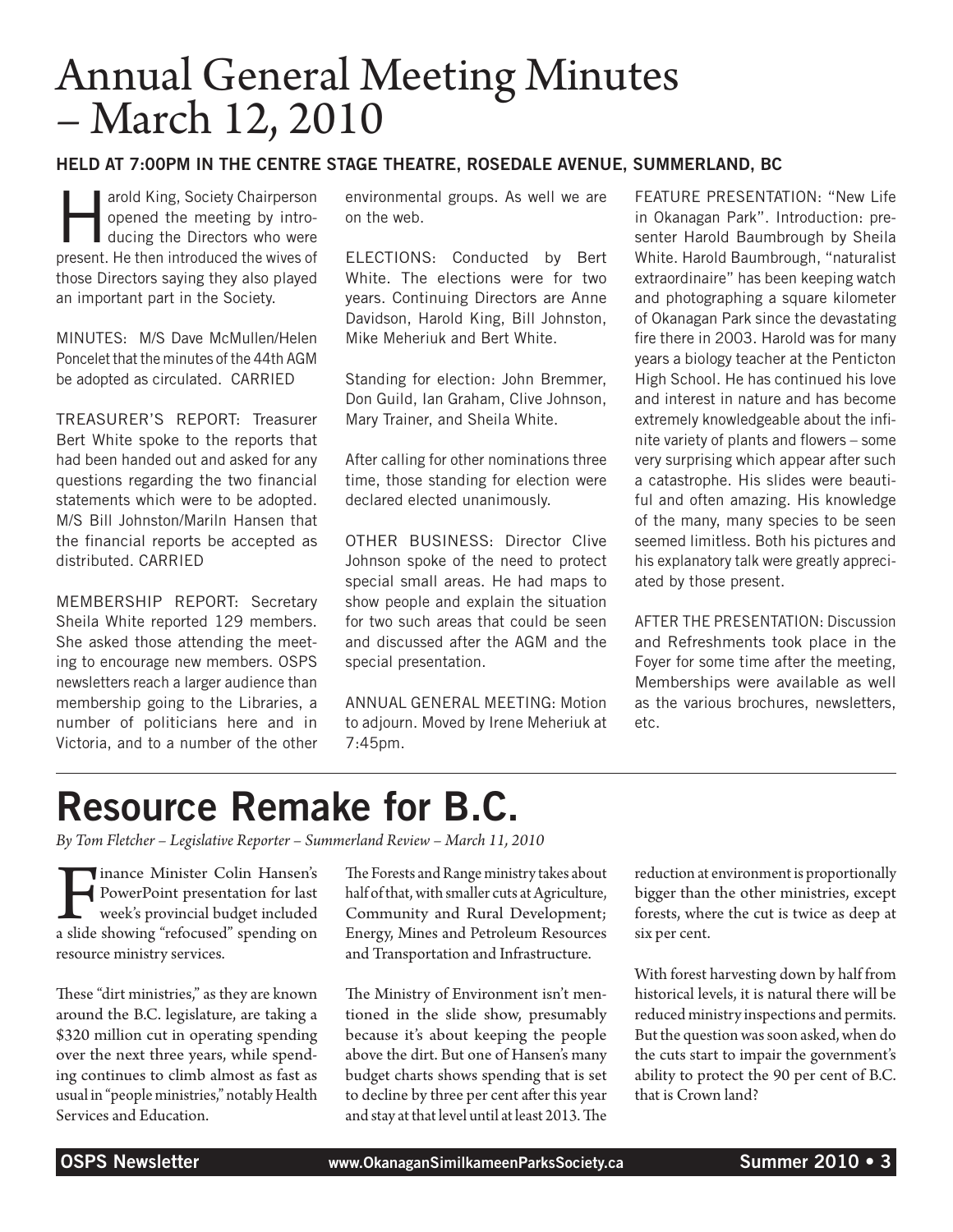# Kettle Earns Dubious Honour

#### Outdoor Recreation Council says Development Threatens River

*By Don Plant – Special to the Herald – Friday March 26, 2010*

The Kettle River will continue to<br>recede and heat up unless the pro-<br>vincial government takes action,<br>says an environmental watchdog. recede and heat up unless the provincial government takes action, says an environmental watchdog.

The river, which flows through the South Okanagan and boundary regions, topped the list of the most endangered rivers in BC in 2010 – a list compiled every year by the Outdoor Recreation Council.

"the Kettle has experienced record-low flows in recent years. Locals couldn't even innertube down the river," said Mark Angelo, the council's rivers chair. "If issues around extraction and low flows are not dealt with... the circumstances will only worsen."

The prospects are dire for local wildlife. As water levels decline, the water temperature rises, which generates more algae and deteriorates habitat for fish, plant life and invertebrates, Angelo said.

Residents in Westridge, Rock Creek and Midway have seen steady declines in the Kettle for the last dozen years, said Al Grant, who lives in Rock Creek. Lower snow-packs are one reason. Higher temperatures have caused more evaporation.

A significant factor in the river's degeneration is people drawing more water. Farmers use it to irrigate hay fields and ranches. Residents supply their homes with water from private wells. Yet there's no way to estimate how much because no one keeps records.

"There's no metering," said Grant, who speaks for the Boundary Environmental Alliance. "The provincial government is talking about possibly licensing groundwater and metering. I've been listening to that noise for 25 years now."

Many in the area oppose more extraction until authorities take a hard look at the amount of water people are taking form the river. They're against a proposal by Big White Ski Resort to draw 400 million more gallons a year for a future reservoir.

The extra water, taken from three streams that supply the Kettle, would irrigate two golf course and supply new condominiums surrounding them. The plan is still 25 years off, said the resort's vice-president Michael Ballingall. But he knows how much water it would need if the development is approved.

Ballingall estimates 400 million gallons (1.6 billion litres) comprise less than one per cent of the total freshet that runs off Big White Mountains each spring. That's equivalent to the snow that covers three of the resort's 118 ski runs, or the amount of water that flows under the Rock Creek Bridge for 576 minutes during full runoff, he said.

"Unless you capture it, it won't be missed by any Canadian," Ballingall said. "the snowmelt is long gone by May. If you need water in June, July and August, save the April-May water. That's none of our business. That's the government's business."

The summertime river levels depend on being replenished by ground water, said Grant. If you cut off the three streams that Big White wants to tap into, you wouldn't notice a difference in Midway during freshet. But a full run-off plays a key role in re-charging the downstream aquifers that top up surface flows and supply well water later in the summer.

"If aquifers are not fully charged, it could worsen the low-flow situation in summer," said Angelo. "The freshet and aquifers are linked."

Big White's proposal is so far in the future that Ballingall hopes the government will have a water-development plan by the times it's implemented. Environmental groups agree – Victoria must develop a watershed management plan for the Kettle that examines seasonal flows, freshet flows and all existing water demands.

"It's essential in view of the development pressures we're now seeing," said Angelo. "We should develop the plan first, before we approve any new major water withdrawals."

The province is now reviewing its Water Act, which was legislated in 1909. the government aims to update provisions to protect stream health, improve water-governance, make water allocation more efficient and regulate groundwater use in high-demand areas.

#### **Okanagan Water Study to be Launched Friday Canagan In Brief – MARCH 2010** OKANAGAN IN BRIEF – MARCH 2010

**Boundary-Similkameen MLA John<br>
Basin Water Board's water supply and<br>
demonder and Solution School School School School School School School School** Slater will help launch the Okanagan demand project at a ceremony in Kelowna on Friday.

The three-year study will take a comprehensive look at water availability throughout the Valley and includes an analysis of how the

Okanagan water supply could be affected by climate change.

"We believe that this project will be a learning resource for all watersheds in our province," Slater said.

Slater, a former chairman of the water board, spoke in the legislature on Monday to raise

awareness of water issues and acknowledge World Water Day. He said an estimated 1.1 billion people in the world rely on unsafe drinking water sources.

The provincial government is looking for input into ways to update the Water Act, established in 1909, the province's primary water legislation.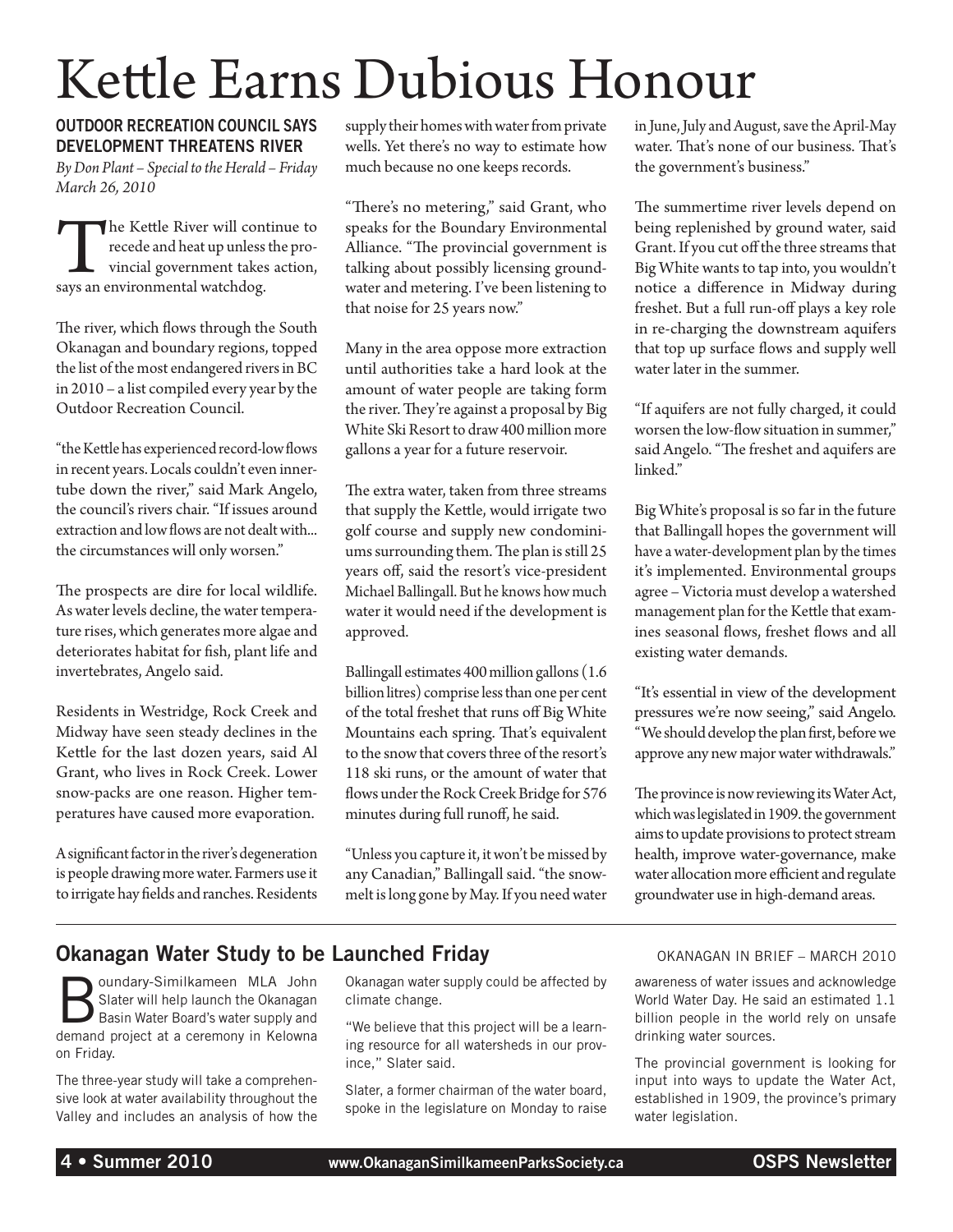# Protect Our Rivers Now

*– Managing Editor Jon Manchester – The Okanagan Saturday – March 27, 2010*

**When British Columbians think**<br>
of threatened rivers, they might<br>
the highly developed Lower Mainland or of threatened rivers, they might naturally think of the Fraser in hydroelectric dams on the Columbia.

But many of our province's most endangered waterways are right here in our own backyard, or very close to it.

The Outdoor Recreation Council released its annual top 10 list of BC's threatened rivers this week, and the Okanagan-Boundary country's Kettle River was No. 1.

As with much of the Okanagan environment, the river is feeling the pressure of increased development. Along with that development comes increased water extraction for irrigation and drinking.

The result is reduced water flows, which lead to rising river temperatures, increased algae growth and a river that is less hospitable to fish and other wildlife.

As more development is proposed, summer water flows could dwindle to a trickle. Already, residents are unable to float the river in summertime because it is too shallow.

But the Kettle isn't alone.

Four more Southern Interior waterways have the dubious distinction of being named in the top 10.

They are the Coldwater River near Merritt, the Similkameen River to the southwest, Glacier/Howser Creeks and Elk River in the Kootenays.

Even though it's lower down the list, one of the biggest threats is the cross-border dam proposal on the Similkameen that would create a lake backing up across the U.S. border into BC.

All this points to the need for improved water protection measures in BC, and it's about time the province is finally reviewing its Water Act, which was legislated way back in 1909.

We need to protect our waterways nowbefore it's too late.

### Battle to Keep Water Public is Too Important to Lose

By Murray Dobbin – Vancouver Sun – March 23, 2010

I<br>and n Canada, as in most parts of the developed world, our civic governments have for decades run drinking water and waste water treatment systems as a public service. This is because generations have realized that water is something distinct and precious that must be managed as a public, not private, good.

However, in the last 25 years, two trends have been combing to promote the steady shift of water from a public good to private commodity.

The first of these trends is that senior governments have adopted a free-market agenda based on the belief that government should "get out of the way" of business. As a key component of this agenda, they have implemented policies to promote the privatization of many government services. In the case of public water services, they have deliberately avoided needed investments

for many years. This has brought us to the present situation, in which crumbling public infrastructure has created a pressing need for massive infrastructure investments.

As a solution to this manufactured and convenient crisis, governments have promoted public-private partnerships, or P3s. A P3 is an arrangement whereby a private corporation provides some combination of financing, designing, building, and operating an infrastructure project, such as water treatment plant, and the government pays a yearly fee through a contract often lasting 30 or more years.

Although governments promote P3s as a way to save public money, critics have shown repeatedly that they cost more, since corporations have higher borrowing costs and also must generate a profit. Moreover, because of commercial confidentiality requirements, P3s are much less transparent and accountable.

The second trend fuelling the commodification of water is bottled water. The bottled-water companies have been promoting their product with slick marketing campaigns designed to convince people that bottled water is better than tap water. Companies such as Coke, Pepsi and Nestle take public water, re-filter it, bottle it and sell to consumers at massive profits. Bottled water sales help establish the notion that water is a commodity like any other, and the production and transport of the bottled water creates huge amounts of greenhouse gas and plastic garbage.

New and emerging threats are trade deals under negotiation with the United States and Europe. These deals may well facilitate further privatization of Canada's water resources and water infrastructure by American and European corporations.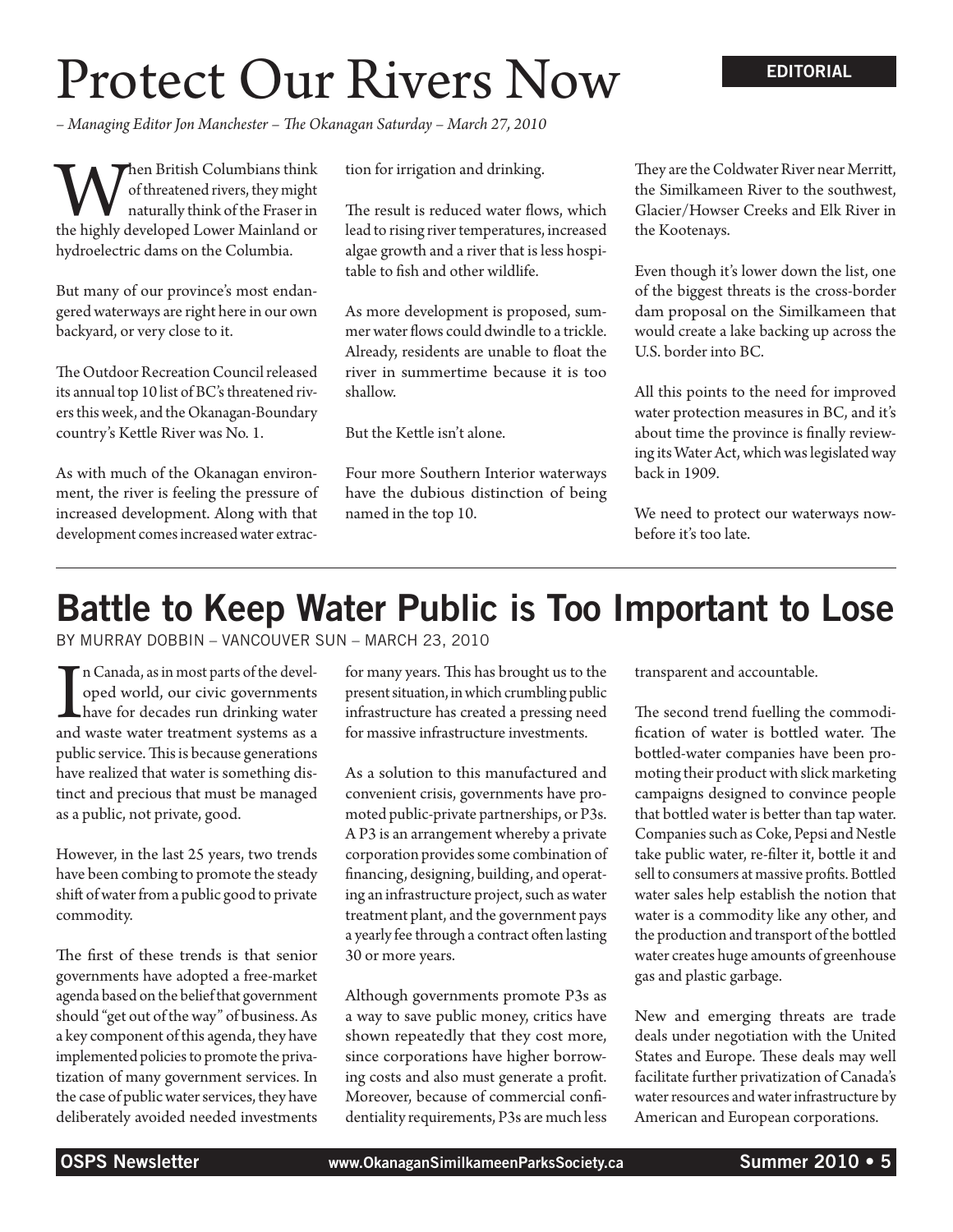

By Ron Seymour – The Okanagan Saturday – March 2010

#### Okanagan water study envisions more dry years ahead, but report's authors aren't ringing any alarm bells yet.

Summer water shortages likely to<br>
occur decades from now underscore<br>
the need for resent-day conservation<br>
programs and infrastructure improvements, ummer water shortages likely to occur decades from now underscore the need for resent-day conservation say the authors of a new study.

Flows in Mission Creek during the summer are forecast to be down 20 per cent by 2040, and down nearly 50 percent by 2070, the

Okanagan Basin Water Board says.

"The water, when we need it the most, won't be there," OBWB executive director Anna Warwick Sears said Friday at a press conference to publicize a water supply and demand study that's been three years in the making.

### New Interpretive Trail to Target Schoolchildren

*By J.P. Squire – The Okanagan Sunday – March 14, 2010*

The focus of that project will be to have an easily accessed trail so that younger school-aged children from the area don't have to climb mountains to have an easily accessed trail so that younger school-aged children from get there – FOSS president Herb Blamire

FOSS president reviews projects from past year, looks toward plans for this year

Friend of the South Slopes will start work on a project for schoolchildren this year – an interpretive trail in Myra-Bellevue Provincial Park.

The brainchild of director Isabel Pritchard, the trail would start at the Stewart Road East trailhead in Kelowna, with existing trails at that location used to teach children and others about local flora, fauna and forest ecology.

FOSS president Herb Blamire believes it will take two or three years to complete, with the planning phase scheduled for this year.

# Group Fights to Save BC Lake on World Water Day

By Tiffany Crawford – Vancouver Sun – March 23, 2010

### Fish Lake would be Destroyed by Mining

Subserved World Water<br>Day on Monday, a Canadian<br>Columbia fish-bearing lake and nearby Day on Monday, a Canadian **L**group focused on saving British creek from destruction.

At a public hearing in Williams Lake, the Ottawa-based Council of Canadians urged a federal review panel to reject a proposed mining project about 200 kilometres southwest of Williams Lake. The hearing was packed by about 300 people.

The proposal is by Vancouver-based Taseko Mines, which says it must destroy a lake and a creek in order to mine a copper-gold deposit.

Taseko has offered to compensate for the loss of the lake by building an artificial one elsewhere.

But the CAC argues that destroying Fish Lake through the dumping of toxic waste will kill about 85,000 trout, causing a food shortage for first nations.

The group fears the tainted water will also affect salmon because the toxins will contaminate the Taseko River, which connects through a tributary to the Fraser River.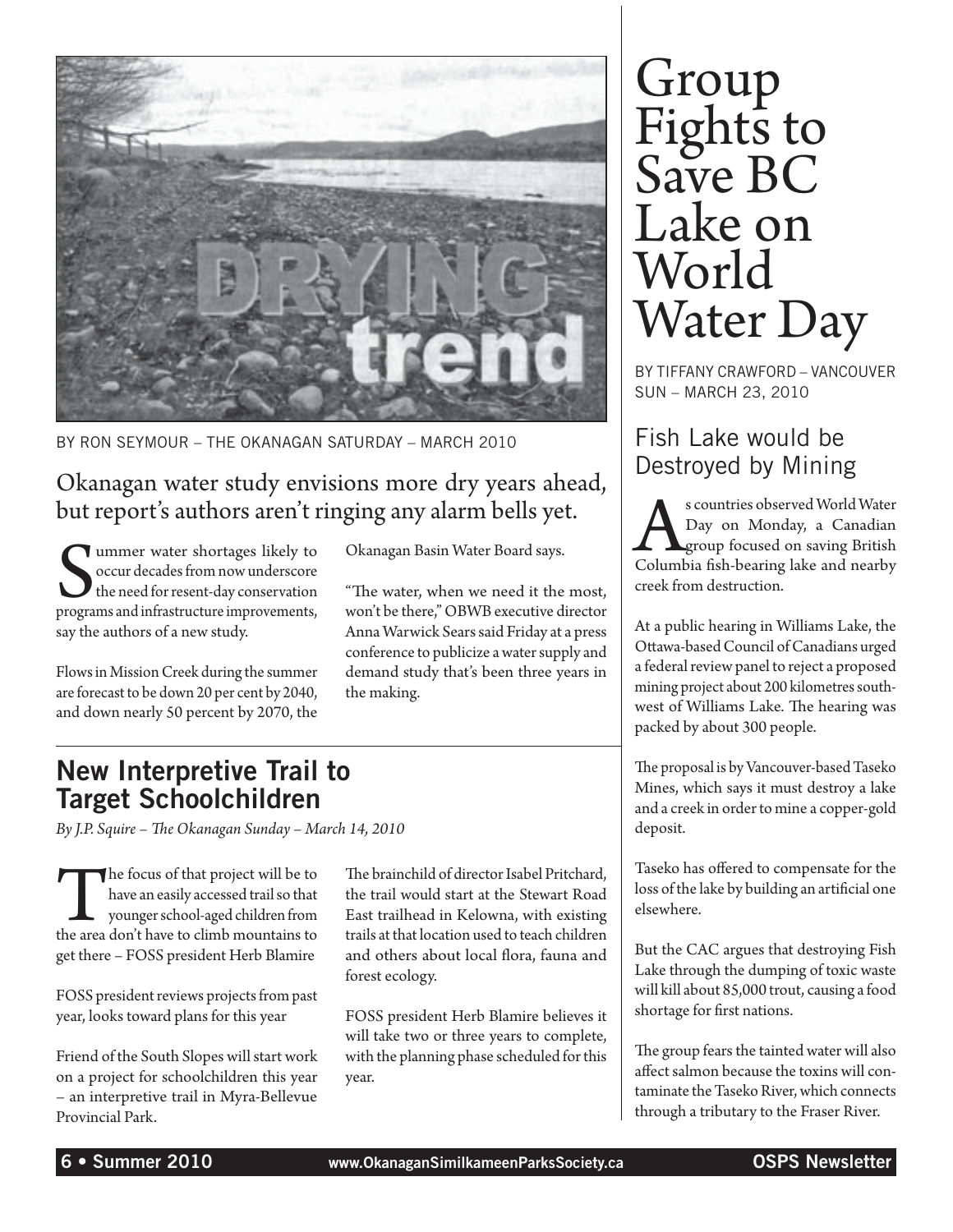### Province Hiking Campground Fees

By Western News Staff

S tarting April 1, campers will be able to reserve specific sites for the first time due to a new reservation system.

The announcement also comes with news of increased user fees for camping. Environment Minister Barry Penner said with growing operating costs for BC Parks and reduced tax revenues to government, user fees for camping will increase between \$1 and \$6 for basic camping sites. The new fee structure will allow BC Parks to maintain high-quality service and is the first increase in two years.

Camping fees for basic sites will increase from \$15 to \$16 per night moderate sites will increase from \$19 a night to \$21 per night. In some developed campgrounds, fees will increase by an additional \$2 per night (from \$26 to \$28) and some by an additional \$4 per night (from \$26 to \$30) for the highest-demand sites with the highest levels of service.

Premium backcountry fees for adults will increase by \$5 per night (from \$5 to \$10) at Garibaldi, Cathedral, Berg Lake (Mt. Robson), Wells Grey, Juan de Fuca, Strathcona, Cape Scott, Mt Assiniboine, Kokanee Glacier and Bugaboo. (Youth ages 13-18 will remain at \$5 per night) Backcountry fees in 33 parks, including E.C. Manning, Wells Gray and Tweedsmuir, will remain at \$5 per night. Mooring buoy fees will increase by \$2 per night (from \$10 to \$12). Sani-station fees will increase by \$3 per use (from \$2 to \$5 per discharge).

In order to reduce mailing costs, the Okanagan Similkameen Parks Society would like to send the newsletter by e-mail. If you have an e-mail address, please contact Michael Meheriuk at this address; anglerem@telus.net

### 'Tis the Season for Camping in British Columbia

Special to the Okanagan Sunday – April 4, 2010

**P**itching your tent by a sandy lake beach, roasting marshmallows around a roaring campfire, sleeping under the stars, stepping from your RV beach, roasting marshmallows around a roaring campfire, sleepto a wilderness hot spring, or bivouacking on an alpine meadow after a long day on the trail – there are as many great reasons to camp as there are campsites in British Columbia.

Camping, whether by tent or RV (recreational vehicles), car, kayak or backpack, is one of the most popular ways to holiday in BC. And it isn't just about roughing it or saving money (though there is that). Sleeping under canvas is, for many people, the best way to access this province's spectacular landscapes and to enjoy a whole range of outdoor activities, from hiking and kayaking to mountain biking and whitewater rafting.

Camping is also a big part of the culture here. You'll see people of all ages and all walks of life at campsites, from young families and city professionals on weekend breaks to seniors who live and travel in their RVs for months at a time.

BC Parks recorded 2,325,000 campsites visits in 2006 – that's a lot of camping for a province of only four million people.

Campsites fill up, but rarely feel crowded, as numbers are limited and sites are well spaced. In backcountry, forest service and marine park campsites, chances are you won't see a soul.

There are 340 vehicle-accessible campgrounds, and a total of 11,125 individual vehicle-accessible sites, in BC provincial parks and protected areas. Of these, approximately 3,600 campsites in 68 of the more popular parks can be reserved through BC parks campground reservation service, Discover Camping ( www.discovercamping.ca or 1-800-689-9025 ).

Most reservable sites are vehicle-access

sites, welcoming cars and RVs. A typical pitch is roomy and shady, separated by a stand of trees from its neighbours. Most have a fire pit (though campfires are not always permitted) and a picnic table. Washrooms (with either flush or pit toilets), potable water and firewood 9for a fee) are all within walking distance. With a few exceptions, there are no electrical plugs or water hookup of RVs in provincial park campgrounds. Pets are not always permitted, especially in backcountry areas.

Many provincial parks also have walk-in campsites (a relatively short walk from parking) as well as rustic backcountry sites for hikers. Marine parks have sites accessible only by boat or kayak.

There are also seven national parks in BC Campsites in two of them – the Pacific Rim National Park Reserve on Vancouver Island and Kootenay National Park in the Kootenay Rockies – can be reserved through the National Parks Camping Reservations Service at www.pccamping. ca or 1-800-737-3788 (877-reserve).

Private campsites are found throughout BC, near popular beaches, lakes and hot springs, or near major highways or towns; some are part of resorts with other types of accommodations. These typically have RV hookups and may also have such amenities as laundromats, beaches, cafes, playgrounds or pools. As with other accommodations in BC, these can be reserved through www. HelloBC.com or 1-800-435-5622.

BC is also home to more than 1,200 Forest Service Recreation campsites (formerly operated by Ministry of Forests) now operated by the Recreation Sites and Trails Branch of the Ministry of Tourism, Sport and the Arts. Accessed by unpaved forest service roads and typically near lakes and rivers, these campgrounds are small and rustic, but do offer outhouses, fire rings and picnic tables.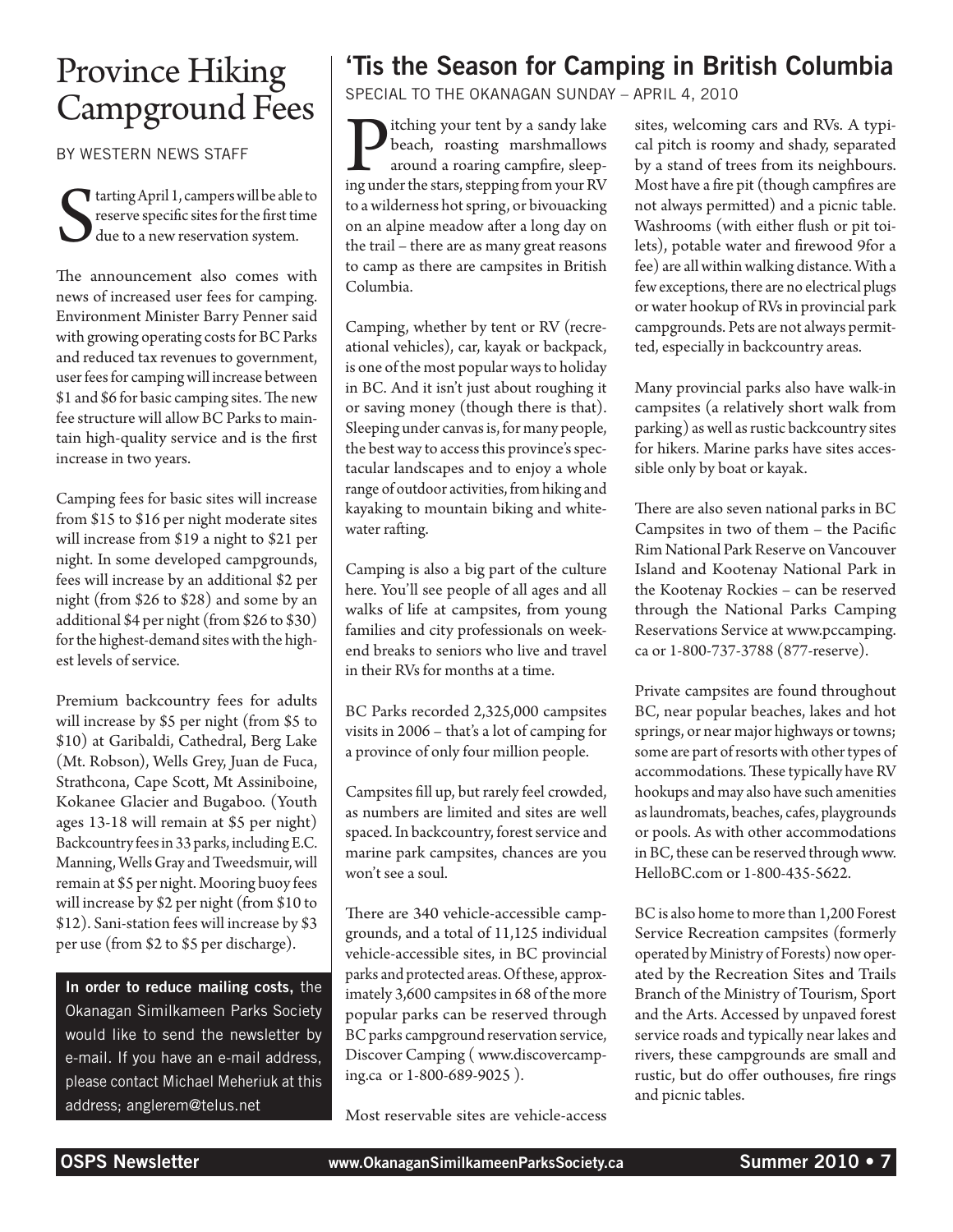#### CONSERVATION REPORT

By Anne Murray – Spring 2010 – **BC NATURE** 

### Parks and Protected Areas

Eva Durance and three other General's office for a performance audit Okanagan naturalists were interviewed by staff of the Auditor on conservation in BC's Parks and protected areas.

This was an excellent opportunity to pass on BC Nature members' concerns regarding the operation and role of BC Parks, which have suffered enormous cuts over the last decade or so. In fact, the annual budget of BC Parks is now only slightly greater than that of the Capital Regional District Regional Parks and is substantially less than that of Metro Vancouver Regional Parks.

The National Park Network Committee is nominating the Similkameen River for the annual Endangered Rivers list compiled by Mark Angelo and the Outdoor Recreation Council. The Similkameen River, in the southern Interior is threatened by dams on both sides of the border.

#### Have You Heard

*Compiled by Delores Broten and Susan MacVittie – Watershed Sentinel – March-April 2010*

#### See You in Court

In March, Eco justice filed a lawsuit for Sierra Club Canada that claims the Canadian government acted unlawfully in gutting the Canadian Environmental Assessment Act (CEAA) through regulations last year.

The lawsuit challenges the 2009 Exclusion List Regulations that exempt thousands of projects such as highways, bridges, roads, and sewer systems from facing the scrutiny of legally required federal assessments. The lawsuit also challenges the Adaptation Regulations that give powers to the Minister of the Environment to exempt any other project from federal EA that is funded under various infrastructure funding schemes.

If the lawsuit is successful thousands of projects that were approved without an assessment could be revisited. *--Sierra Club Canada, March 2, 2010*

#### Grizzly Hunt in BC Parks

The David Suzuki Foundation (DSF) has found that grizzly bears are being hunted for sport in 60 BC provincial parks. Many of the hunters are from the United States and Europe, where it is either illegal to hunt bears or populations have disappeared.

BC is one of the last safe havens for grizzlies in North America, although the bears are increasingly threatened by human activity such as resource extraction and hunting. DSF says the government needs to treat provincial parks as refuges for bears and other wildlife.

*-David Suzuki Foundation, February 25, 2010*

#### Browns Creek Blockade

In February the Okanagan Indian Band commenced a protective blockade in response to logging in the Browns Creek watershed that supplies the majority of the 1,800 band residents with their drinking water.

Tolko Industries, who want to harvest 15,000 cubic metres in the area, have received an order from a Vancouver judge to remove the blockade. Chief Alexis notes that the federal government has abandoned its obligation to protect water supplies and allowed the BC government to sell off water rights. A number of fish bearing creeks that run through the reserve have been reduced to dry gullies. Chief Alexis also asked the BC government to stop issuing cutting permits in areas where their title to the land is being resolved by the courts.

*-Okanagan Nation, February 23, 2010*

# KVR Trail Dispute Heats Up

#### Residents present their concerns over possible right-of-way transfer to band

*By Scott Trudeau – Penticton Herald – March 19, 2010*

bout 20 residents showed up at<br>Thursday morning's Regional<br>District of Okanagan Similkameen<br>meeting in protest of possible change in the Thursday morning's Regional District of Okanagan Similkameen meeting in protest of possible change in the right-of-way of the Kettle Valley Railway.

Enns outlined the roughly five-kilometre stretch, which bisects the two areas from the southern portion of the West Bench to the northern portion of Sage Mesa.

About 75 properties run adjacent to the KVR.

Enns brought two petitions signed by residents opposed to the proposed transfer because it is viewed as an integral and useful part of both communities. The petition states residents had not been adequately informed about the proposal and the possible negative affect on their land value as well as access to a community park in the area.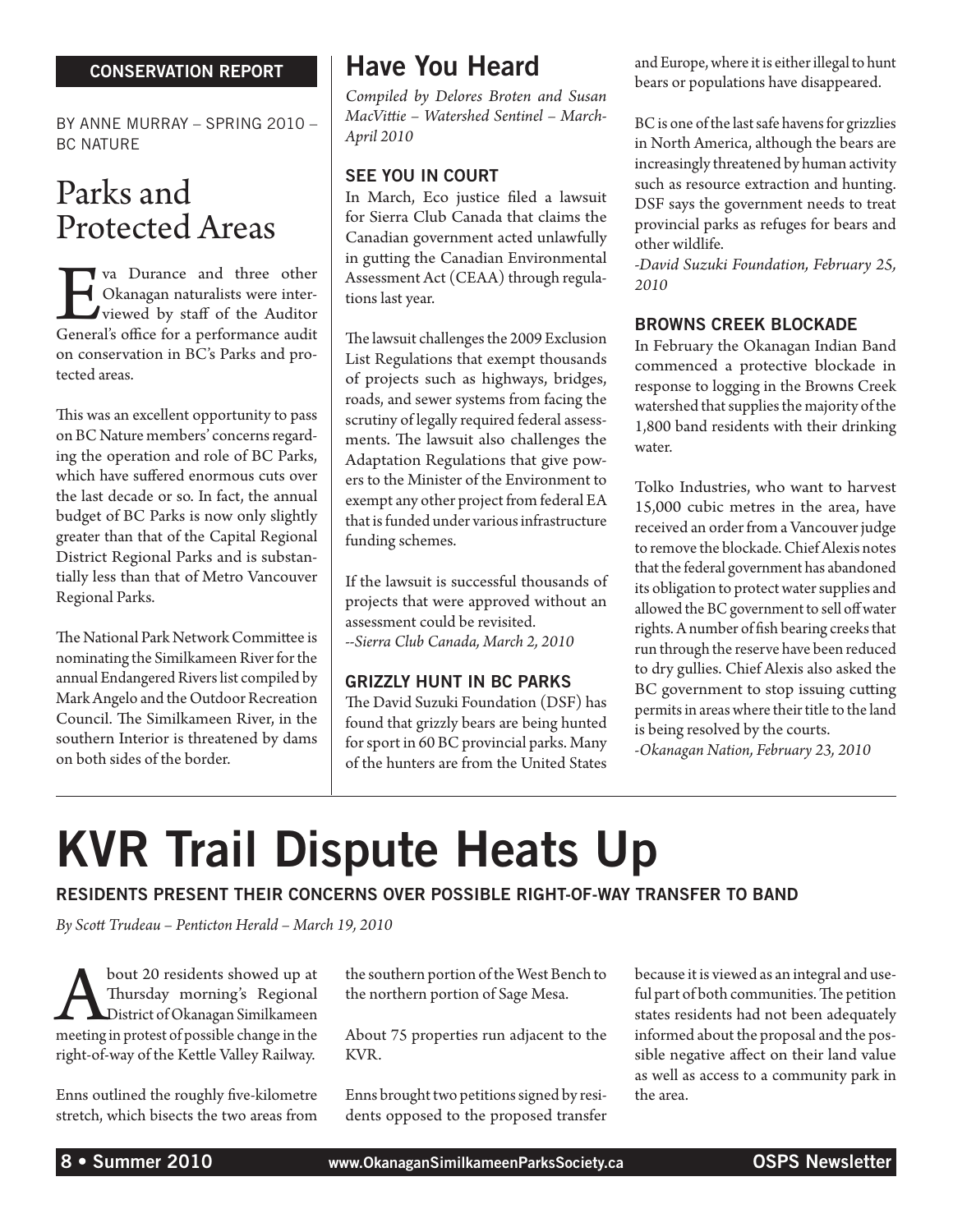### Society OKs Funds for Upgrade to Keremeos Walkway

By Penticton Herald Staff – March 22, 2010

**A**t a recent meeting of the Similkameen Trails Society, members decided to allocate funding for improvements to the Keremeos Similkameen Trails Society, members decided to allocate fund-Promenade.

Work on the promenade will be completed by Brian Dunn with help from volunteer labourers. The promenade begins at the Red Bridge and continues to a dead-end

at the undeveloped right-of-way road near The Rocking Chair Ranch.

In addition, a Cawston committee submitted a proposal through the trails society to the Regional District of Okanagan Similkameen to have a walking trail circle the area from Kobau Park, around the Keremeos Creek-Wainwright Nature preserve, to Daly Drive and the Burlington Northern Railway bed and returning to Kobau Park via Coulthard Road.

RDOS official Diane Vaykovich is working with the Ministry of Transport and Infrastructure Finance regarding the abandoned Burlington Northern Railway bed that extends south through Cawston.